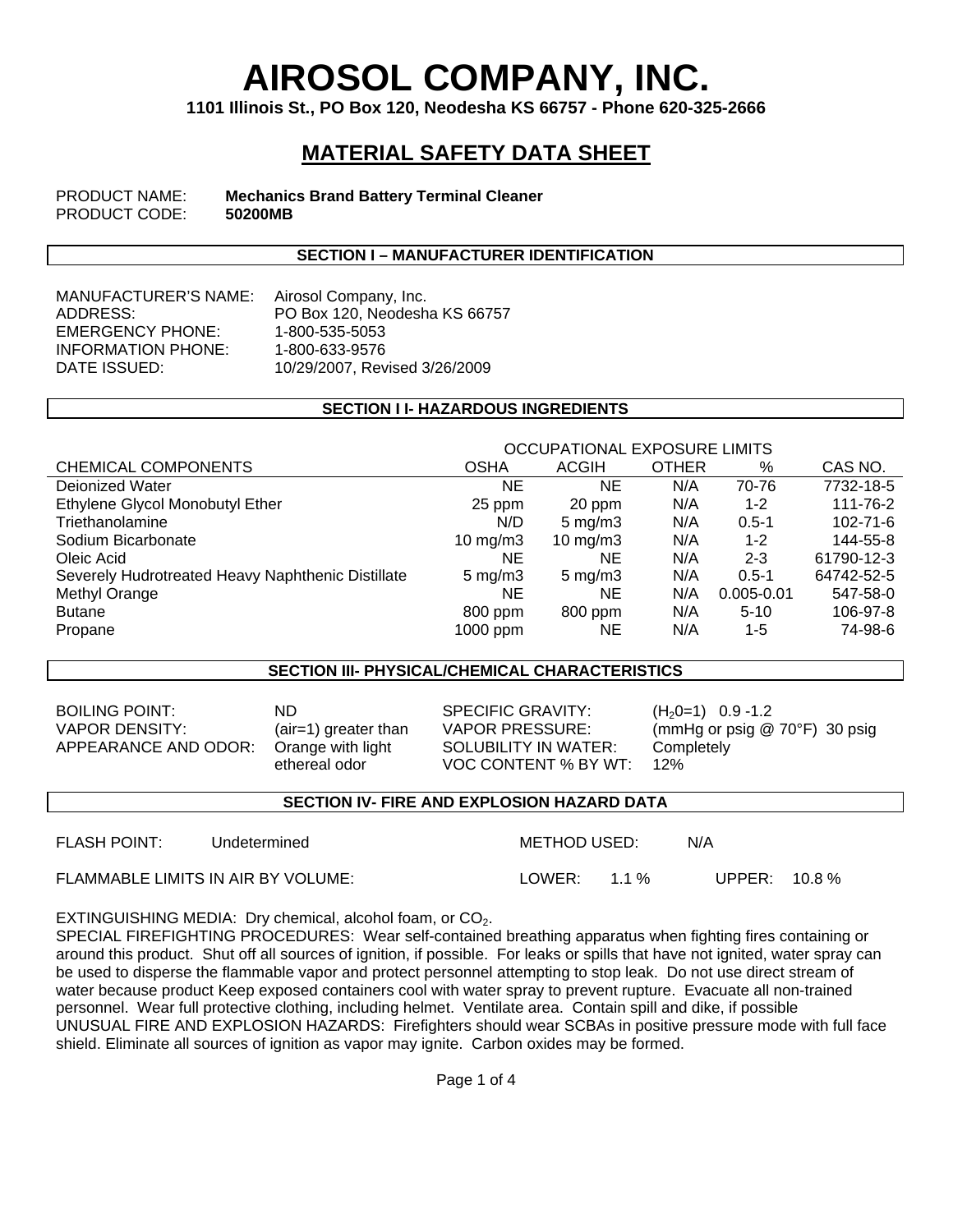# **PRODUCT NAME: Mechanics Brand Battery Terminal Cleaner PRODUCT CODE: 50200MB**

#### **SECTION V- REACTIVITY DATA**

STABILITY: Stable. Avoid open flames, welding arcs or other high temperature sources, which induce thermal decomposition. Avoid direct sunlight.

INCOMPATIBILITY: Strong oxidizers, strong alkalies.

HAZARDOUS DECOMPOSITION OR BYPRODUCTS: Carbon monoxide, carbon dioxide.

HAZARDOUS POLYMERIZATION: Will not occur.

#### **SECTION VI- HEALTH HAZARD DATA**

#### **EFFECTS OF OVEREXPOSURE**:

EYES: Considered irritating to the eye. Symptoms include stinging, watering, redness, and swelling.

SKIN CONTACT: Prolonged exposure may cause defatting of the skin which could lead to dryness and cracking. People prone to skin sensitiveness may be more sensitive to this product.

SKIN ABSORPTION: Unlikely that this product would absorb into skin and cause damage.

INGESTION: Slightly toxic by ingestion. This product may cause irritation. **There is a danger of this product being aspirated into the lungs during vomiting. Aspiration can result in severe lung damage or death.** 

INHALATION: May be irritating to respiratory tract at very high concentrations.

SYSTEMIC AND OTHER EFFECTS: None known.

#### **EMERGENCY AND FIRST AID PROCEDURES:**

EYES: In case of contact, immediately flush eyes with large amounts of water for 15 minutes. Make sure to remove contact lenses and lift eyelids to ensure complete flushing. If irritation occurs, contact physician immediately.

SKIN: Immediately wash contaminated area thoroughly with soap and water. Remove and launder contaminated clothing before use. If irritation is severe, contact physician immediately.

INHALATION: Move person to area with fresh air. If breathing has stopped, give CPR. If breathing is difficult, give oxygen. Contact physician immediately.

INGESTION: Unlikely as an aerosol but, if ingested, DO NOT INDUCE VOMITING. If spontaneous vomiting is about to occur, place the victim's head below their knees to prevent aspiration. Never give anything by mouth to an unconscious person. Call physician immediately.

#### **SECTION VII- PRECAUTIONS FOR SAFE HANDLING AND USE**

#### **ENVIRONMENTAL AND DISPOSAL INFORMATION**

STEPS TO BE TAKEN IN CASE LARGE AMOUNT OF MATERIAL IS RELEASED OR SPILLED: Ventilate area. Extinguish all ignition sources. Contain spill. Cover with inorganic absorbent material. Collect spilled material. Clean up residue. Place in approved DOT container for disposal. Refer to other sections of this MSDS for information regarding physical and health hazards, respiratory protection, ventilation and personnel protective equipment. WASTE DISPOSAL METHOD: Reclaim by distillation if possible or remove to permitted waste disposal facility in accordance with federal, state, and local regulations.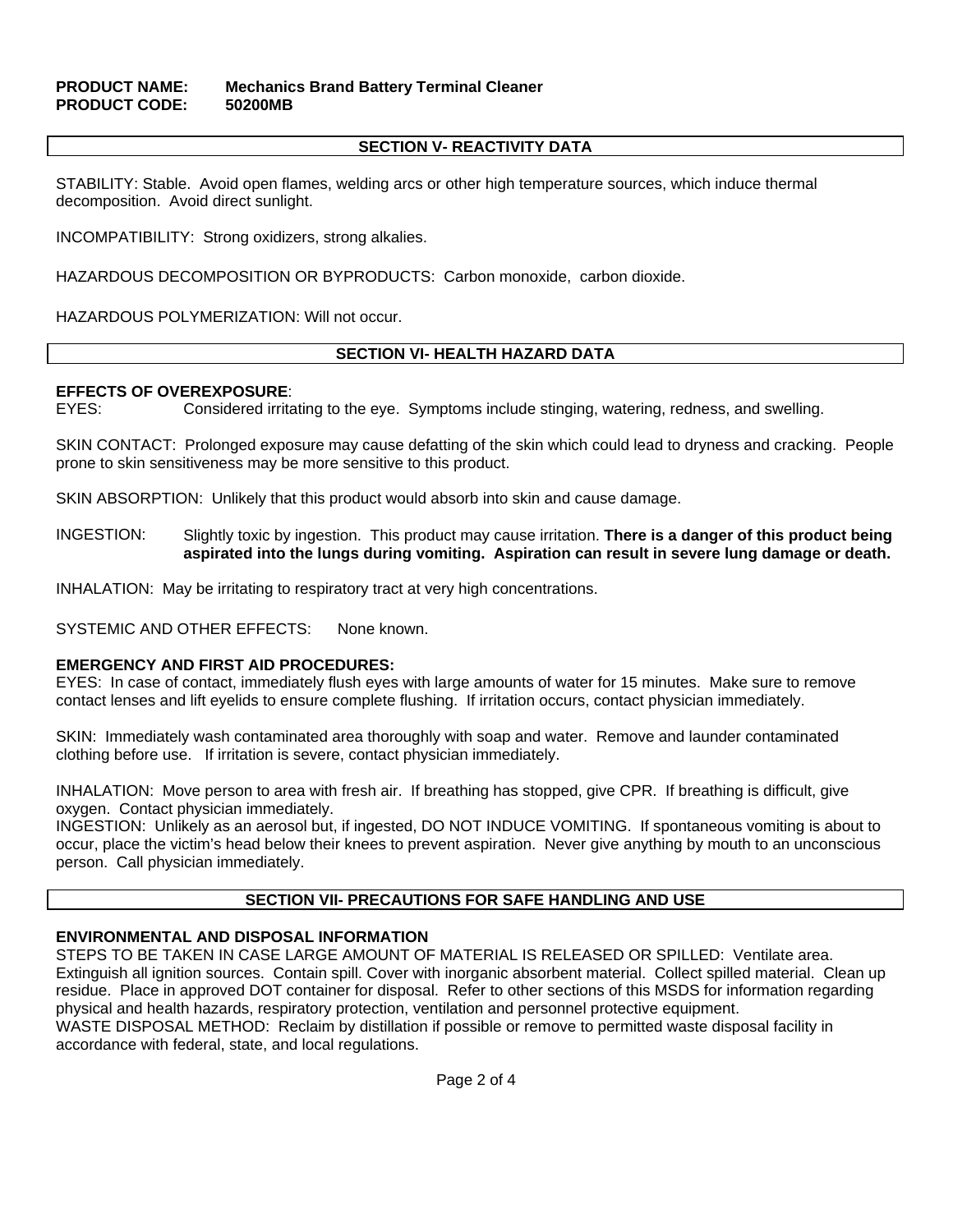#### **PRODUCT NAME: Mechanics Brand Battery Terminal Cleaner PRODUCT CODE: 50200MB**

#### **SECTION VII- PRECAUTIONS FOR SAFE HANDLING AND USE (continued)**

REGULATORY INFORMATION: Since regulations vary, consult applicable regulations or authorities before disposal. In the event of uncontrolled release of this material from the container, the user should determine if release is reportable.

ENVIRONMENTAL DATA: No data available.

## **SECTION VIII- HANDLING AND STORAGE PRECAUTIONS**

HANDLING AND STORAGE PRECAUTIONS: Store in tightly sealed containers. Keep away from heat, sparks and open flame. Do not get in eyes, on skin or clothing. Do not breathe vapor or mist. Do not store or transfer to unmarked container. Do not store in direct sunlight. Store containers below 120° F. Read label before using. Do not smoke when handling or using this product.

#### **SECTION IX - SPECIAL PROTECTION INFORMATION**

RESPIRATORY PROTECTION (SPECIFY TYPE): Select one of the following NIOSH approved respirators based on airborne concentration of contaminants and in accordance with OSHA regulations: full face organic vapor and acid gas respirator. Full face supplied air respirator, full face pressure demand self-contained breathing apparatus.

PROTECTIVE GLOVES: Any lined non-permeable rubber gloves like buna or nitrile.

EYE PROTECTION: Wear unvented goggles during operations in which exposure is likely. Wear full-face shield.

OTHER PROTECTIVE CLOTHING OR EQUIPMENT: Non-permeable clothing to protect all skin from liquid contact.

RECOMMENDED VENTILATION: Use with appropriate local exhaust ventilation. Provide appropriate local exhaust at transfer points. Provide appropriate local exhaust ventilation on open containers. If exhaust ventilation is not adequate, use appropriate respiratory protection.

PREVENTION OF ACCIDENTAL INGESTION: Do not eat or drink or wear facial cream when using this product. Do not swallow. Wash exposed areas thoroughly with soap and water.

# **SECTION X – REGULATORY INFORMATION**

| Superfund Amendments and Reauthorization Act of 1986 (SARA) Title III:                                                     |                   |                             |  |  |  |  |  |
|----------------------------------------------------------------------------------------------------------------------------|-------------------|-----------------------------|--|--|--|--|--|
| Chemical                                                                                                                   | <b>CAS Number</b> | Concentration %             |  |  |  |  |  |
| Ethylene glycol monobutyl ether                                                                                            | 111-76-2          | 1-2                         |  |  |  |  |  |
| Federal EPA: Comprehensive Environmental Response, Compensation and Liability Act of 1980 (CERCLA) requires                |                   |                             |  |  |  |  |  |
| notification of the National Response Center of release of quantities of hazardous substances equal to or greater than the |                   |                             |  |  |  |  |  |
| reportable quantities (Rqs) in 40 CFR 302.4.                                                                               |                   |                             |  |  |  |  |  |
| Chemical                                                                                                                   | <b>CAS Number</b> | Concentration % Upper Bound |  |  |  |  |  |
| None listed                                                                                                                |                   |                             |  |  |  |  |  |
| CALIFORNIA PROPOSITION 65: None Listed                                                                                     |                   |                             |  |  |  |  |  |
| <b>MASSACHUSETTS RIGHT TO KNOW:</b>                                                                                        |                   |                             |  |  |  |  |  |
| Ethylene glycol monobutyl ether                                                                                            | 111-76-2          | $1 - 2$                     |  |  |  |  |  |